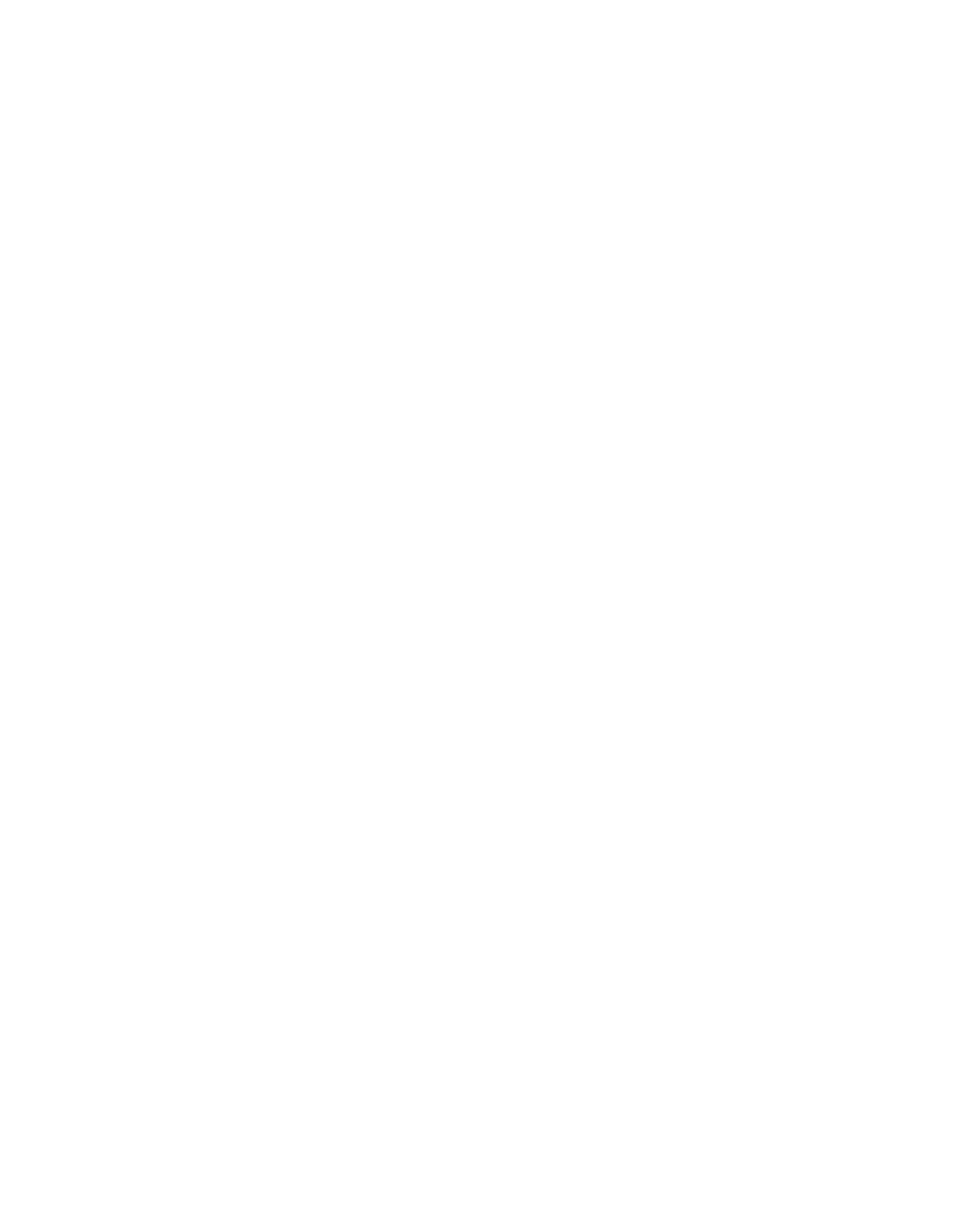### **PART 1**

# **DISPLAY OF FINAL APPROVED SUBDIVISION PLAN**

## **§4-101. Applicability.**

The requirements of this Part shall apply to all developers, owners and/or owner's agents (hereinafter referred to as the "seller") who are selling a new residential or subdivided residential lot or a lot for a residential building located within the boundaries of East Rockhill Township (hereinafter referred to as "new residential property") to a member of the general public.

(Ord. 181, 11/17/1998, §1)

# **§4-102. Intent.**

These requirements are intended to inform home buyers about limitations, easements and restrictions on their property, the general nature of the subdivision and/or land development in which the property is located.

(Ord. 181, 11/17/1998, §2)

### **§4-103. Disclosure Requirements.**

- 1. Before signing a sales agreement for any new residential or subdivided residential property, or lot for residential building, the sellers shall provide and the buyers shall sign a disclosure statement in the form attached as Exhibit "A," that verifies that the seller has provided, shown and explained all of the information that is required by this Part.
- 2. The seller of any new residential property or of a subdivided lot for residential building shall prominently display the approved subdivision and/or land development plans for all phases in the office or other place where property sales are transacted, so that they are plainly visible to all potential buyers of the new residential property or lot. The approved subdivision and/or land development plan shall include the record plan and all other accompanying plans approved with the record plan.
- 3. The information listed below shall be clearly shown or noted on the approved plans and summarized in the text narrative, and a copy of the plans and text narrative shall be given to the potential home buyer. The approved plans and text narrative shall show and describe the following:
	- A. Common areas, such as park lands, streets and open space which are part of the subdivision or adjacent to the land and/or building being sold.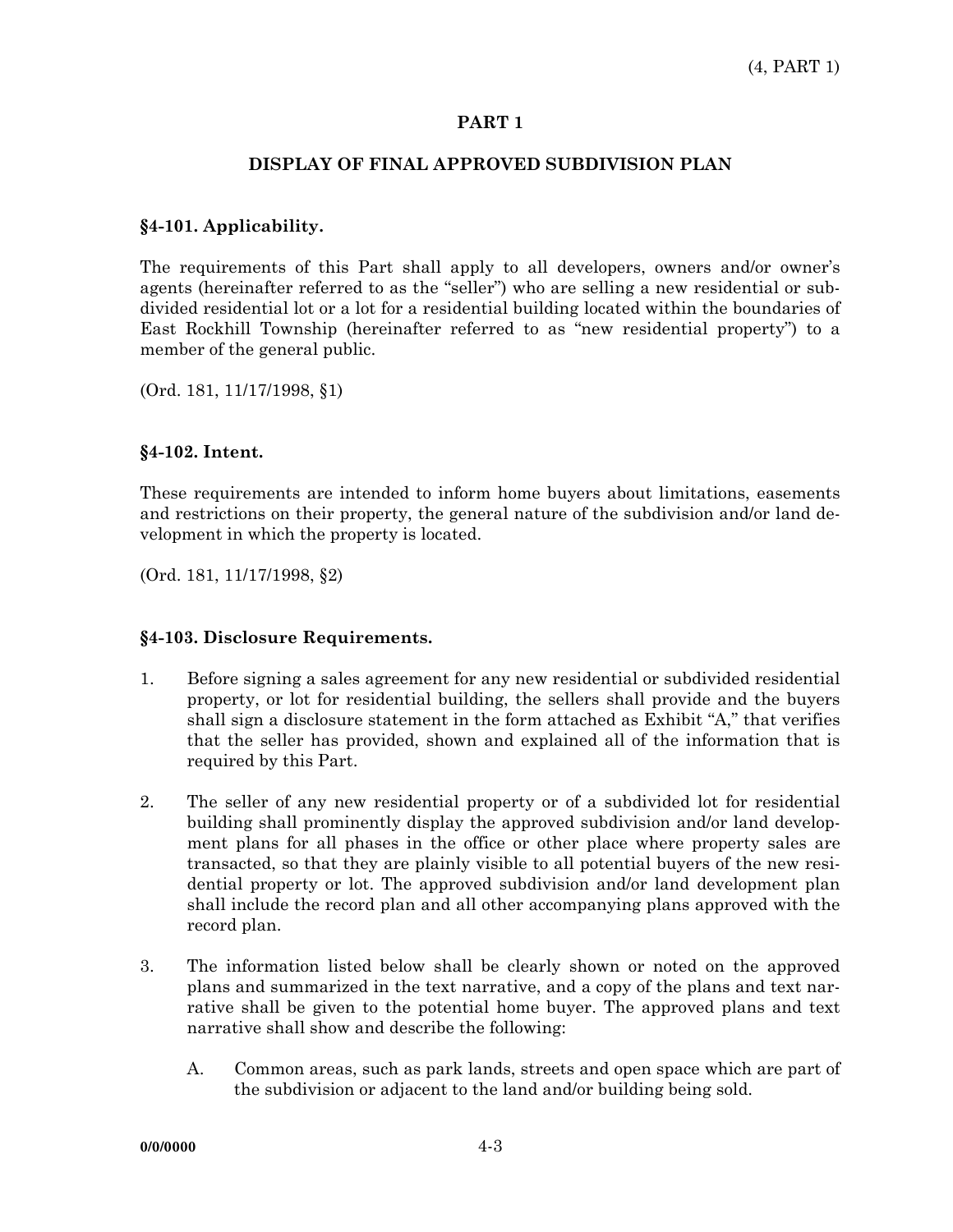- B. All lot lines within the development.
- C. All uses permitted within the development by East Rockhill Township's current Zoning Ordinance [Chapter 27] including accessory uses, and all limitations, easements, deed restrictions and other restrictions which affect the development of the lots and use thereof.
- D. Membership in a homeowners association, if applicable. A copy of the homeowners association or condominium agreement shall be provided at that time.
- E. All current dimensional requirements for the primary uses on each lot, such as setback requirements, building coverage, impervious coverage and height limits.
- F. All current dimensional requirements for the accessory uses permitted on each lot, such as size, setback requirements and height limits.
- G. The location of all easements through the development, describing the uses of the easements, including any underground pipe (i.e., sanitary water, gas lines), showing which lots are affected by these easements, and the limitations it imposes on the lot and copies of the applicable sections of the Zoning Ordinance [Chapter 27].
- H. The location of all areas within the development and on each lot which are classified as wetlands, under the currently used definition, with a reference to Federal, State and local requirements which govern wetlands and the limitation it imposes on the lot and development. Location of wetlands shall be highlighted by crosshatching all affected areas on the plan and copies of the applicable sections of the Zoning Ordinance [Chapter 27] shall be attached.
- I. The location within the development and on each lot of floodplain areas, as defined by the Township's ordinances, the requirements which govern floodplains and the limitations it imposes on the lot and copies of the applicable sections of the Zoning Ordinance [Chapter 27].
- J. The location of stormwater drainage facilities including detention/retention basins, the paths of stormwater runoff and the homeowners responsibility.
- K. The existing zoning of land which abuts the development, and a description of permitted uses and dimensional requirements for each contiguous zoning district.
- L. The date of the Zoning Ordinance [Chapter 27] and this Part the particular plan is being developed under shall be provided to the prospective pur-